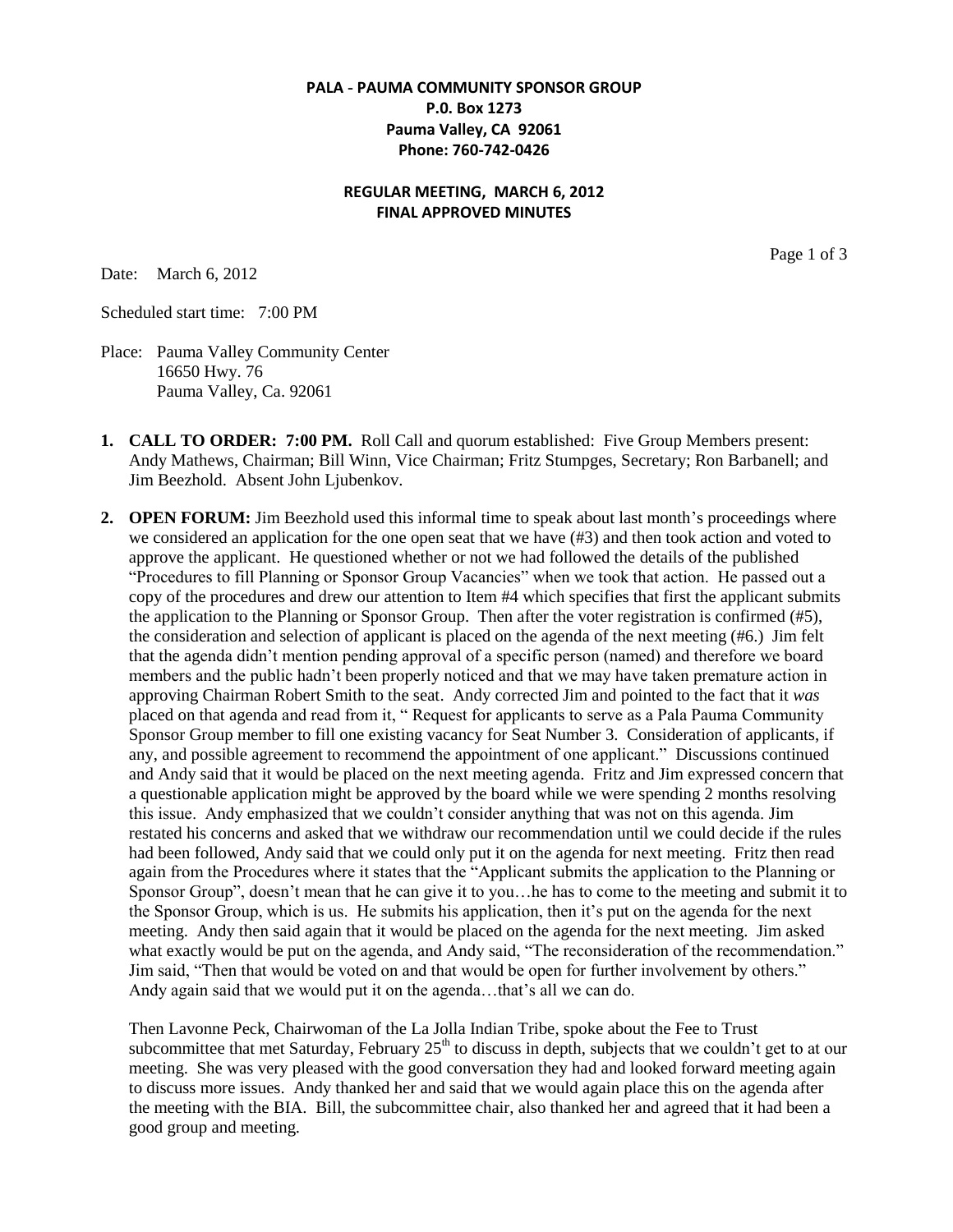#### **3. ADMINISTRATIVE MATTERS:**

- **a.** The final corrected minutes for February 7, 2012 had been circulated to all members. Bill moved to adopt the minutes, Ron made the second and with no further discussion the minutes were approved 5-0.
- **b.** Operating expenses for the Quarterly Rent  $(1<sup>st</sup> of 2012)$  were submitted and Fritz mentioned that the county had not responded to any of the previous 4 billings. With this  $5<sup>th</sup>$  invoice from the Pauma Valley Community Center, the amount owed was \$945. Andy read the invoice, which was for 3 Months rent at \$35/Mo. for a total of \$105. Bill moved to approve payment, Andy seconded and it was approved 5-0.

#### **4. DISCUSSIONS:**

- **a.** The County Specific Property Request for parcel PP30 was discussed. Andy explained that this is an approximate 525 acre parcel that was zoned SR2/SR4 and RL10 for 40 years and is near Rincon. The preliminary GP update proposed RL-40. We made a recommendation in September 2011to the Board to split the zoning between RL-40 and SR-10, the Staff decided to go for RL-40, and the Board had made its determination to be RL-40. Later Staff recommended a change to 1du to 4 acre on some and SR-10 on the remaining. This January the Board reviewed exception requests and asked that we reconsider our recommendations toward a more equitable outcome for the owner, closer to his original request of SR2, SR4. The owners representative, Randy Coopersmith, gave reasons for their current request for SR-2/SR-4. The Armstrong's have owned this land since the 40's and lived there for 7 decades! He explained that the Northern portion is very flat and buildable at their 1du per 2-4 acre proposal. The southern portion is mainly flood plain and steeper slopes. The adjoining property is zoned SR10 and is exactly the same as this. He said that similarly the adjoining northern property is  $\frac{1}{4}$ ,  $\frac{1}{2}$ , 1 acre and commercial. These are both very inconsistent with the new RL-40 GP update. Randy said that it had been zoned for 30 years at 2 to 4 acre in the North and the rest 1du to 10 acre. In August, 2011 the Board changed it to RL-40. It was agreed that the Board had requested Staff to try to come up with a solution that would reduce the request from a Major to Moderate level of impact to the Counties Plans. Andy mentioned Staffs April recommended compromise of RL-20 but the owners rejected it and made this new SR2/SR4 and SR10 proposal. Andy emphasized that the Moderate request still needs to have the appropriate zoning determined to make it a Moderate proposal, and we feel that their current proposal is a Major change. After we discussed the issues again Andy made a motion that we reaffirm our previous proposal of RL-40 and SR10 with any more considered a Major change. Fritz gave a second and after further discussion of previous zoning losses vs. future growth planning, the board voted to pass the motion, 3 in favor, one against, and 1 abstain.
- **b.** Andy gave a report on the February  $27<sup>th</sup>$  board meeting which considered the recommendations of the Red Tape Reduction Taskforce. This was the meeting that was properly announced in advance and allowed for public and planning group input. After the previous December meeting they had to rescind the decisions made and schedule this one. After hearing new testimony, they did reach the same conclusions and voted to implement 10 or 15 of the most obvious and noncontroversial recommendations. These were so logical that it begged the question as to why the board had not implemented them 10 years ago! The main focus of testimony given was in favor of not disbanding the local planning groups. 3 of the 5 Board Members spoke favorably of keeping them, so that when the matter is reconsidered on March  $28<sup>th</sup>$  there is a good chance that the board will vote to not disband the planning groups but will move to consider other actions involving them.
- **c.** The next item was about the draft Climate Action Plan for S.D. Co. Most of us had not had time to fairly consider the details in this 120 page report. Andy said that one major factor in the plan